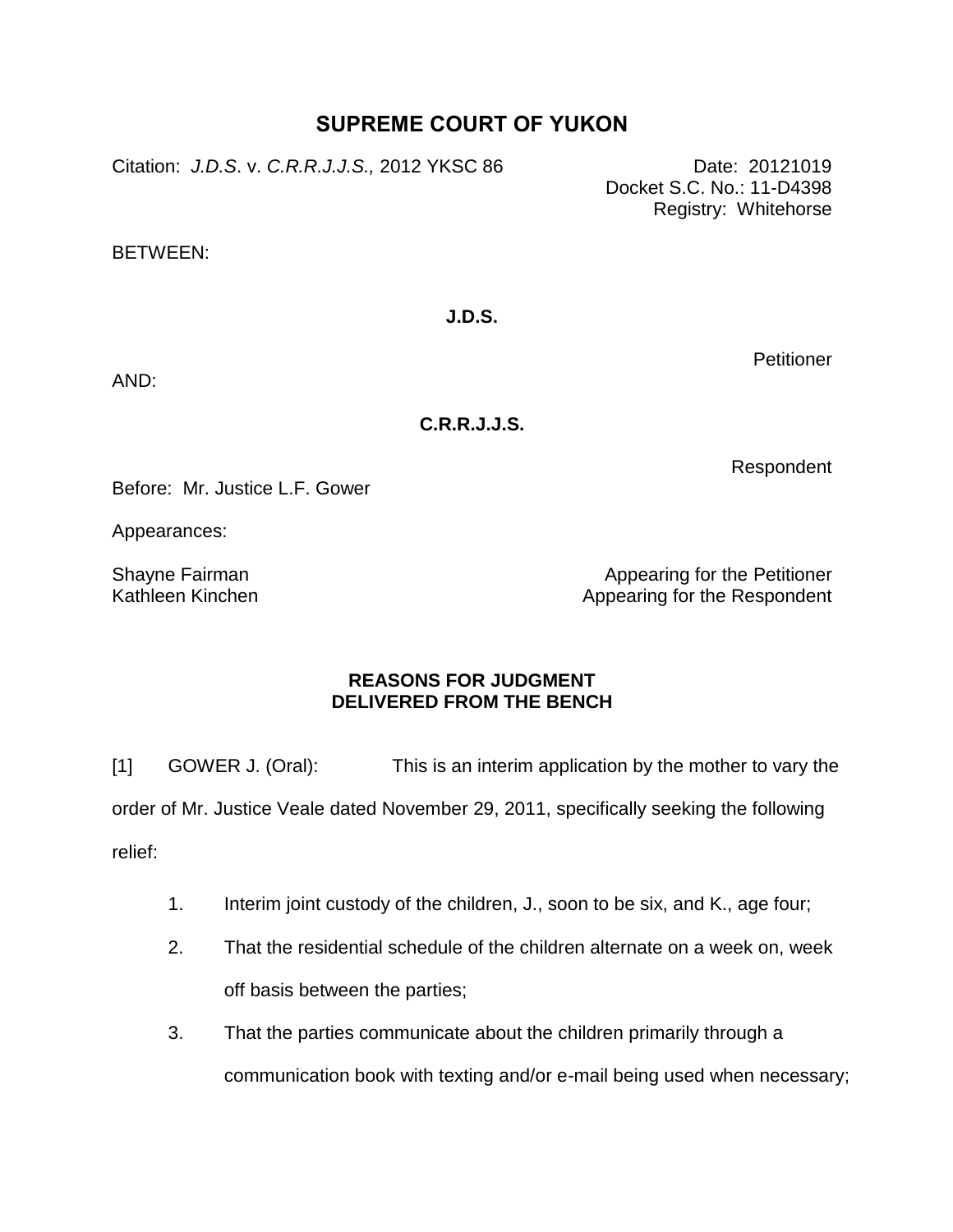- 4. That the parties share equally the children's school holidays;
- 5. That the plaintiff abstain from alcohol whenever the children are in his care; and
- 6. Costs payable to the mother forthwith.

[2] A five-day trial in this matter is scheduled to commence April 29, 2013. As the applicant, the mother bears the onus of demonstrating that there has been a material change in circumstances since the order of November 29, 2011. At that time, the mother was in the hospital. She had just cut her own wrist and had to receive a number of stitches, and she had agreed to be hospitalized for several days while she received psychiatric support and consultation.

[3] The psychiatric consultation report of Dr. Laureijs dictated November 30, 2011, indicates that the reason for the assessment was that the mother could not control herself. She described a long history of contact with mental health professionals dating back to the age of nine. The mother told the doctor that she had been on and off antidepressants since the age of 13. She described long-term challenges with being unable to control herself. She reported anger problems and self-harm behaviours. She also reported problems with self esteem, panic attacks and feeling utterly overwhelmed at times. She described feeling worthless and experiencing self-harm ideation. She admitted to nightly marihuana use.

[4] The doctor noted that the mother's judgment appeared rather limited and that she had a history of making impulsive choices. The doctor's diagnosis included a reference to the mother having "borderline personality features". The mother indicated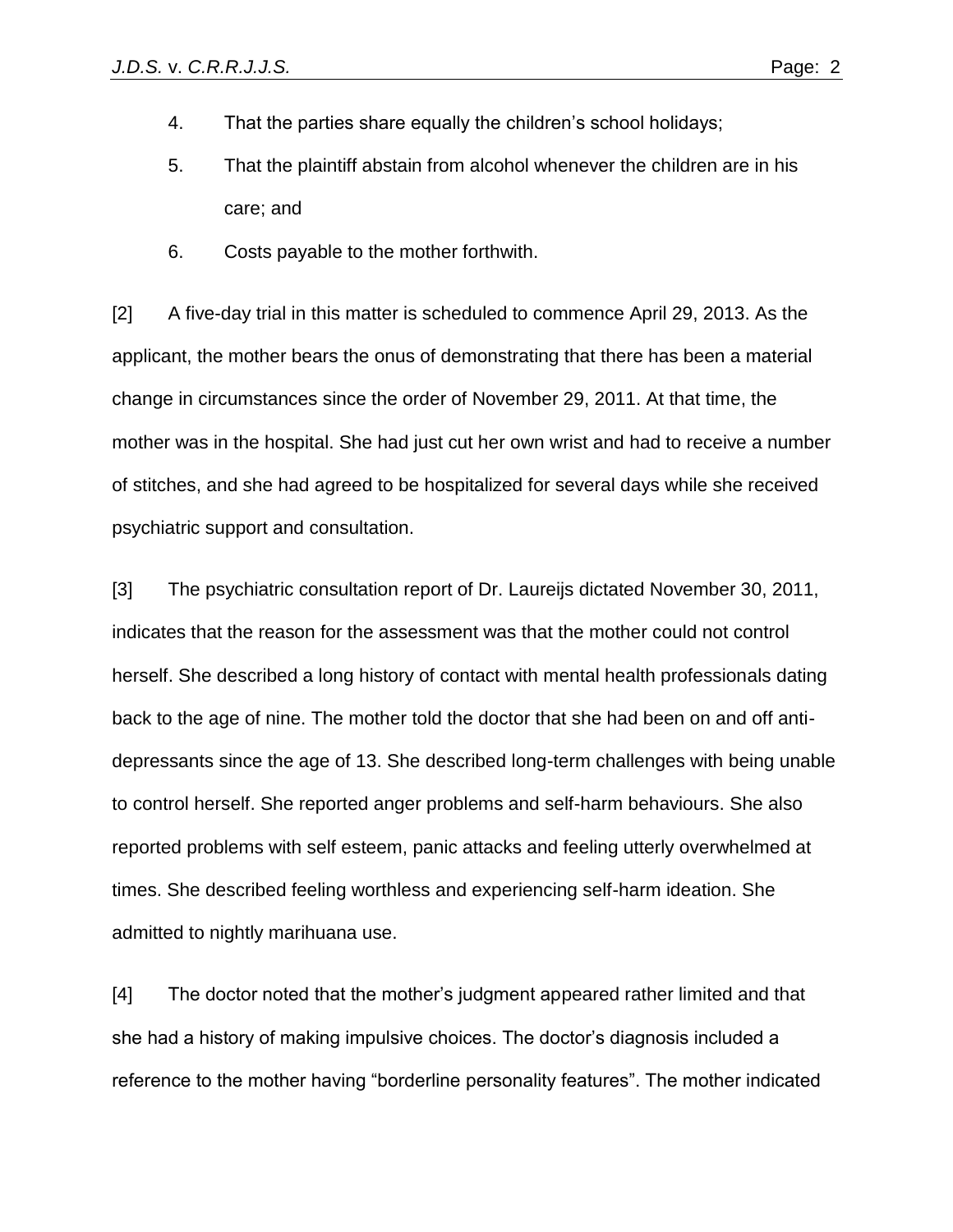to the doctor that she was agreeable to considering dialectical behaviour therapy for her borderline personality features. The report also made reference to a further interview with Dr. Heredia the following Saturday morning.

[5] Since November 29, 2011:

- a) The parties made a further attempt at reconciliation in December 2011;
- b) The mother again participated in the care of the children;
- c) The parties separated for the last time in late February 2012;
- d) Since that separation the mother has had unsupervised access, especially in the last month, with approximately 14 visits. To date there is no evidence of any significant problems with any of those visits;
- e) The mother has attended ten counselling sessions in connection with her mental health issues;
- f) The mother has been consulting with her family doctor every two weeks;
- g) The mother made a self-referral for a screening with Mental Health Services on May 30, 2012; and
- h) In relative terms, the mother's mental health issues seem to have stabilized, and I use that word advisedly, at least for the time being.

[6] The father's counsel implicitly conceded that there has been a material change in circumstances with his submission that the November 29 order should be varied to provide for specified unsupervised access. In all the circumstances, I am satisfied that there has been a material change in circumstances sufficient to reopen the order on an interim basis pending the trial.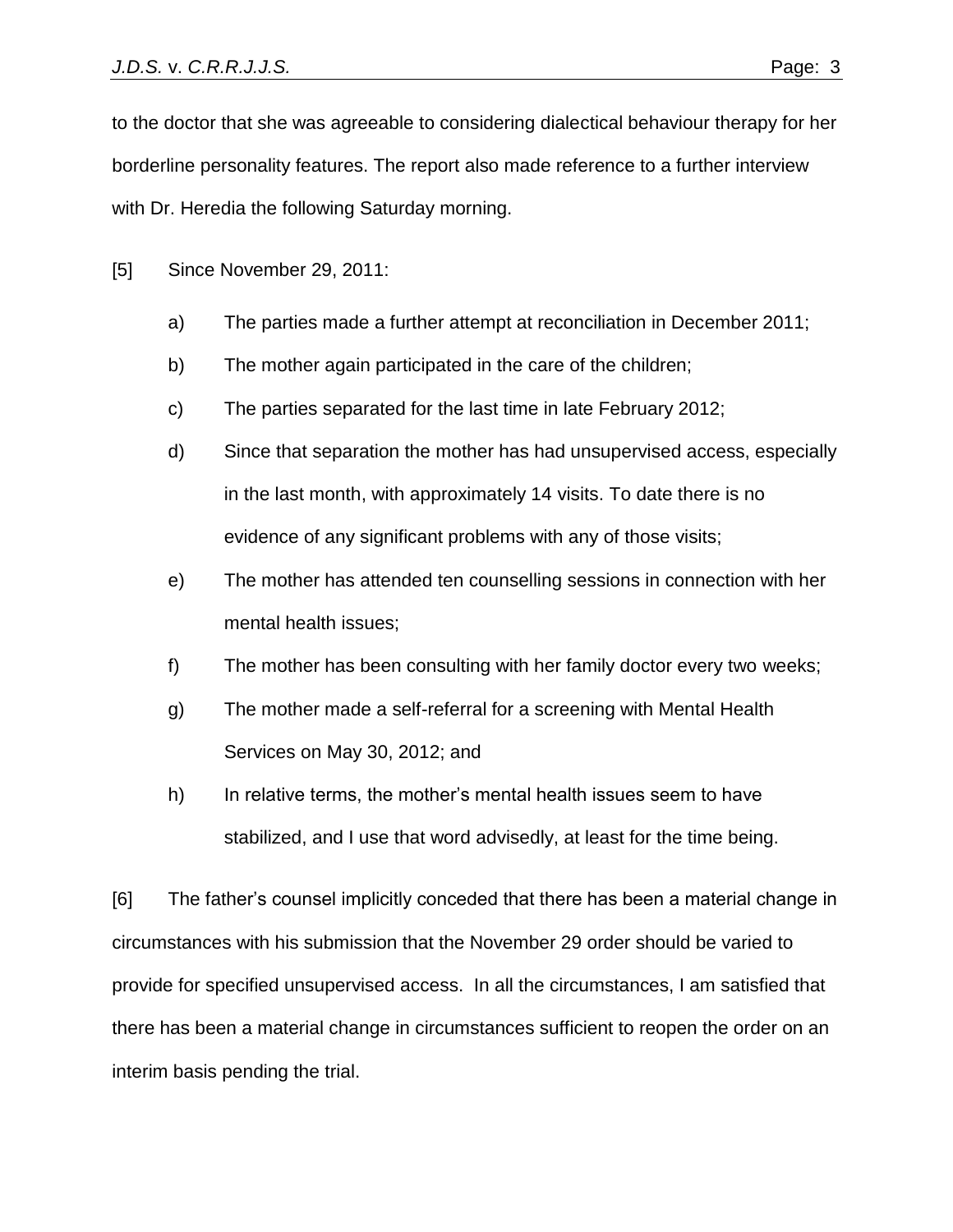[7] The mother's principal concerns relate to her allegations that the father is regularly drinking to excess while caring for the children and, in particular, has put the children in danger by drinking and driving with them. The father acknowledges that he is a social drinker and has, on occasion, consumed alcohol to the point of intoxication. However, he implicitly denies that his consumption of alcohol has interfered with his ability to care for the children. He also submits that there is no evidence that his alcohol usage has:

- a) Led to any related criminal charges;
- b) Impacted his work with the Yukon Government; or
- c) Been confirmed as problematic, despite investigations by the RCMP and Family and Children's Services.

[8] The mother's counsel submits that the father is minimizing his alcohol problem. I tend to agree. The evidence in this regard comes from both the father himself and several third parties:

a) The father admits that he over-consumed alcohol during an incident on October 1 and 2, 2011. At one point that evening he kicked down the door of the townhouse where the mother was staying with her then partner, C.W. Leaving aside the fact that that in itself was reckless example of aggression and poor judgment, it is made even worse by the fact that before kicking down C.W.'s door the father mistakenly kicked in the door of another residence in the complex occupied by an elderly woman. While he subsequently paid for both doors to be repaired, he is probably very lucky that he was not charged with the criminal offence of breaking and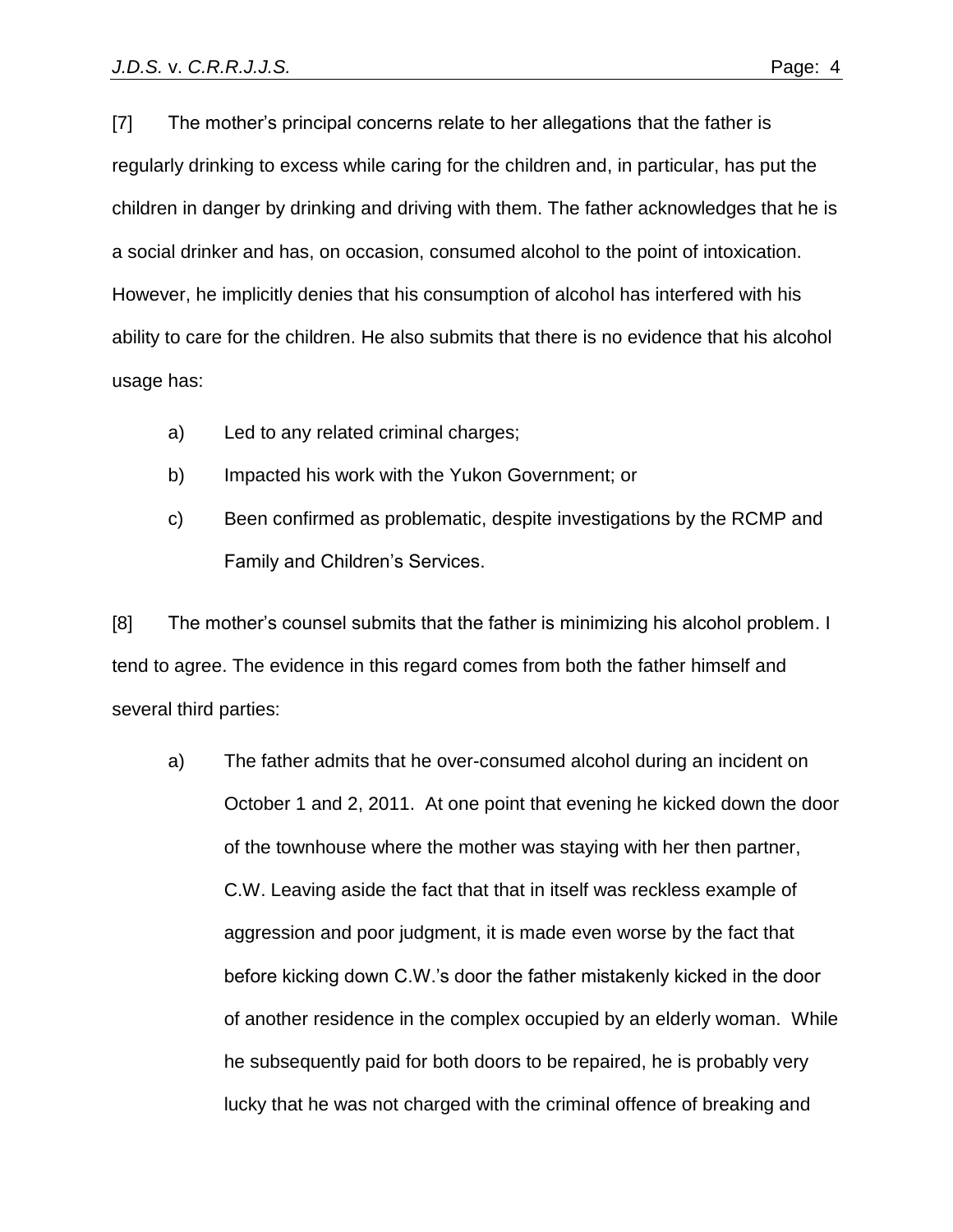entering a dwelling house, which, incidentally, carries a maximum punishment of life imprisonment in both cases;

- b) There is also evidence from K.B., who is employed at a pub in Riverdale which the father has attended. She is a non-drinker. As a server of alcohol she is trained to observe how much people are drinking and to detect when they are becoming intoxicated. She deposed that whenever she was around the father she observed him drinking. She also said that she recalled more than one occasion when the father drank to the point of being drunk at her home and then got behind the wheel of a vehicle to drive away with the mother and the two children. K.B. also said that she has witnessed the father driving with a beer in his hand. She further observed the father drinking beer during breaks on a road trip to Dawson City in August of 2011, when the father was driving a vehicle with the mother and the two children. Finally, K.B. witnessed the father drinking beer while with his children at Shipyards Park, which is a public place, during Rendezvous celebrations last February. She concluded that he was intoxicated on that occasion;
- c) N.R. is the wife of W.R., who plays hockey with the father. N.R. deposed that she attends all of her husband's hockey games and that there have been games where she believes the father was inebriated, based on his inability to skate properly and was falling down frequently. She said that the father is normally a good hockey player, so it is quite noticeable when he is having difficulty standing on his skates;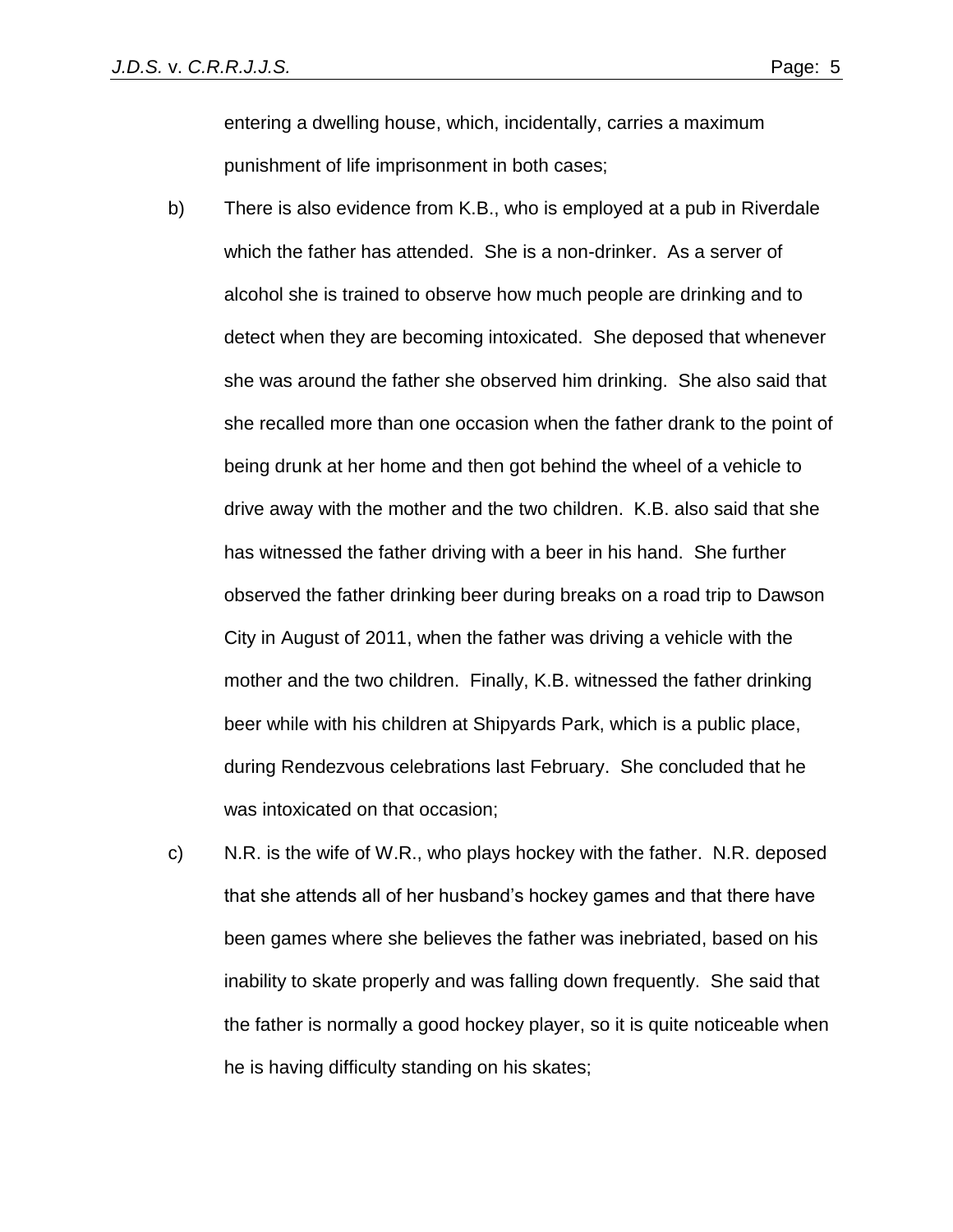d) S.C. is on the mother's softball team. In May 2010, he described a fundraising team garbage clean-up in which he was riding in a van which the father was driving. He said that over approximately one and a half hours they each drank at least six beers.

[9] In large part, the mother's counsel maintained that the father's alcohol abuse was the reason for her habit of sending the father numerous vitriolic texts and e-mails, as well as regularly reporting him to the RCMP and Family and Children's Services, particularly in the months prior to September 2012. However, the uncontested allegation of the father is that since late 2011, he has received between ten and thirteen thousand text messages from the mother, including numerous harassing allegations and threats. That is an astounding number and clearly beyond the pale in terms of justification. If anything, it would seem to be further evidence of the mother's mental health issues.

[10] On the other hand, the father claims that the mother is minimizing the nature of those mental health issues, and that she has not taken adequate or significant steps to address them. Once again, I tend to agree. According to the report of Dr. Laureijs, the mother has acknowledged having significant mental health issues since she was a child. Dr. Laureijs specifically identified that the mother exhibited potential features of borderline personality disorder. The mother herself has acknowledged that she exhibits certain symptoms of that disorder, as well as potentially bipolar disorder and depression. The father's principal concern regarding the safety of the children in the mother's care is her potential for instability as a result of her mental health issues. Accordingly, the father's counsel has repeatedly written to counsel for the mother requesting further particulars about the status of the mother's diagnosis and/or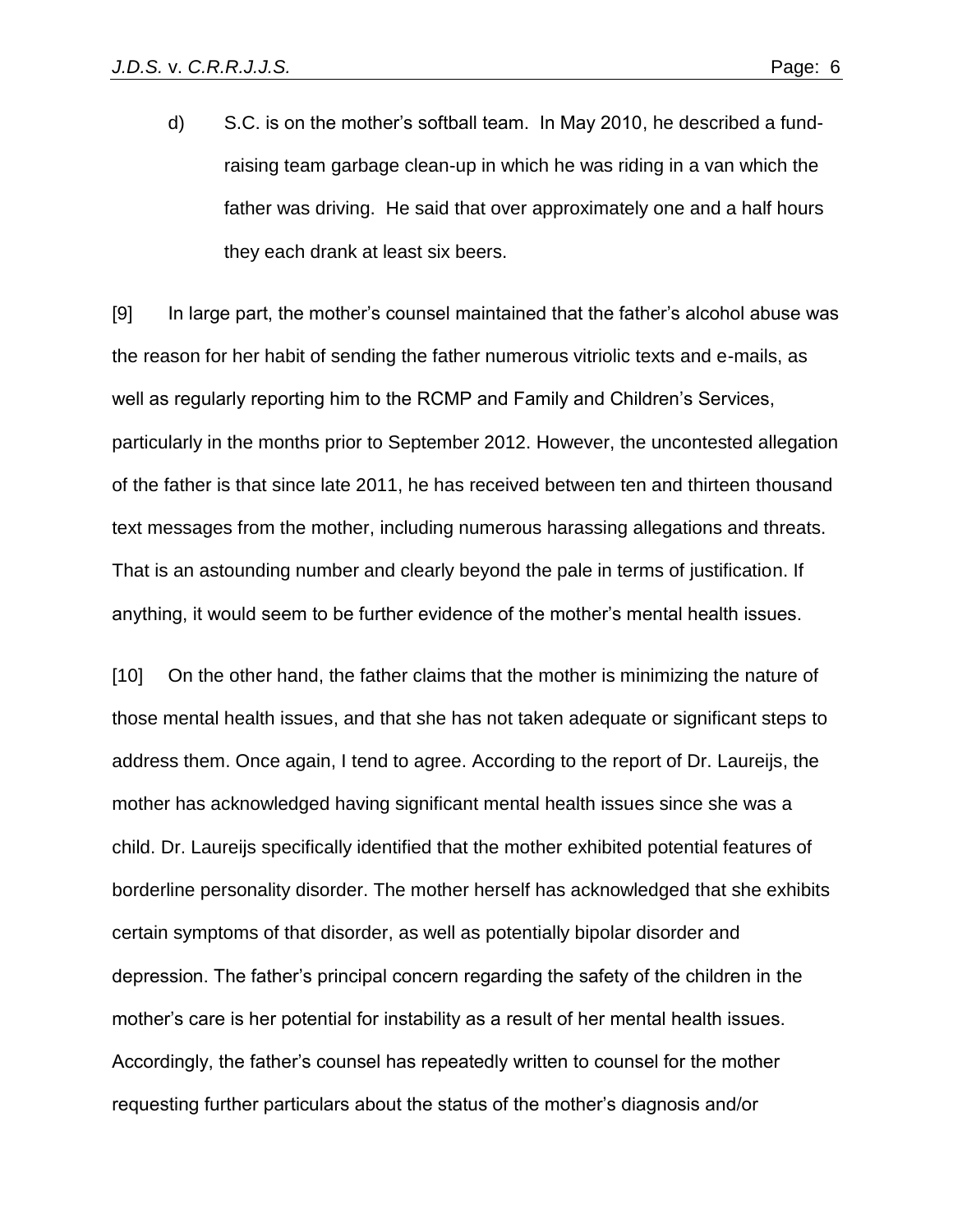treatment. This chain of correspondence began as early as March 30, 2012. However, to date the mother has failed to produce evidence of a definitive diagnosis of her mental health nor any treatment plan for any disorder which she may be suffering from. Consequently, she remains untreated for whatever may be ailing her.

[11] Further, notwithstanding that Dr. Laureijs alerted the mother that she may be suffering from borderline personality disorder while she was hospitalized in late November 2011, and could benefit from dialectical behaviour therapy, the mother has not pursued either the diagnosis or the therapy. Her evidence in this regard is simply unsatisfactory. She refers to cancelled appointments, difficulty with getting new appointments, difficulty with getting referrals, waiting lists and costs. Ultimately, she claims that she had a telephone assessment with Mental Health Services on May 30, 2012, and was advised at the end of a 50-minute assessment that she "did not need to see a psychiatrist," but that she could not get Mental Health Services to confirm this in writing.

[12] I find that to be extremely odd, at best, and at worst, an example of the mother failing to address what is clearly the key issue for the father in this case. I also find it inconceivable that the mother would have genuinely been unable to arrange a consultation with a psychiatrist to confirm her diagnosis, one way or the other, from late November 2011 to date.

[13] The mother's credibility in this regard is directly challenged by the text she sent the father on the very day of her telephone assessment with Mental Health Services in which she says, "I did that call with mental health FYI. And am on the wait list for a dr.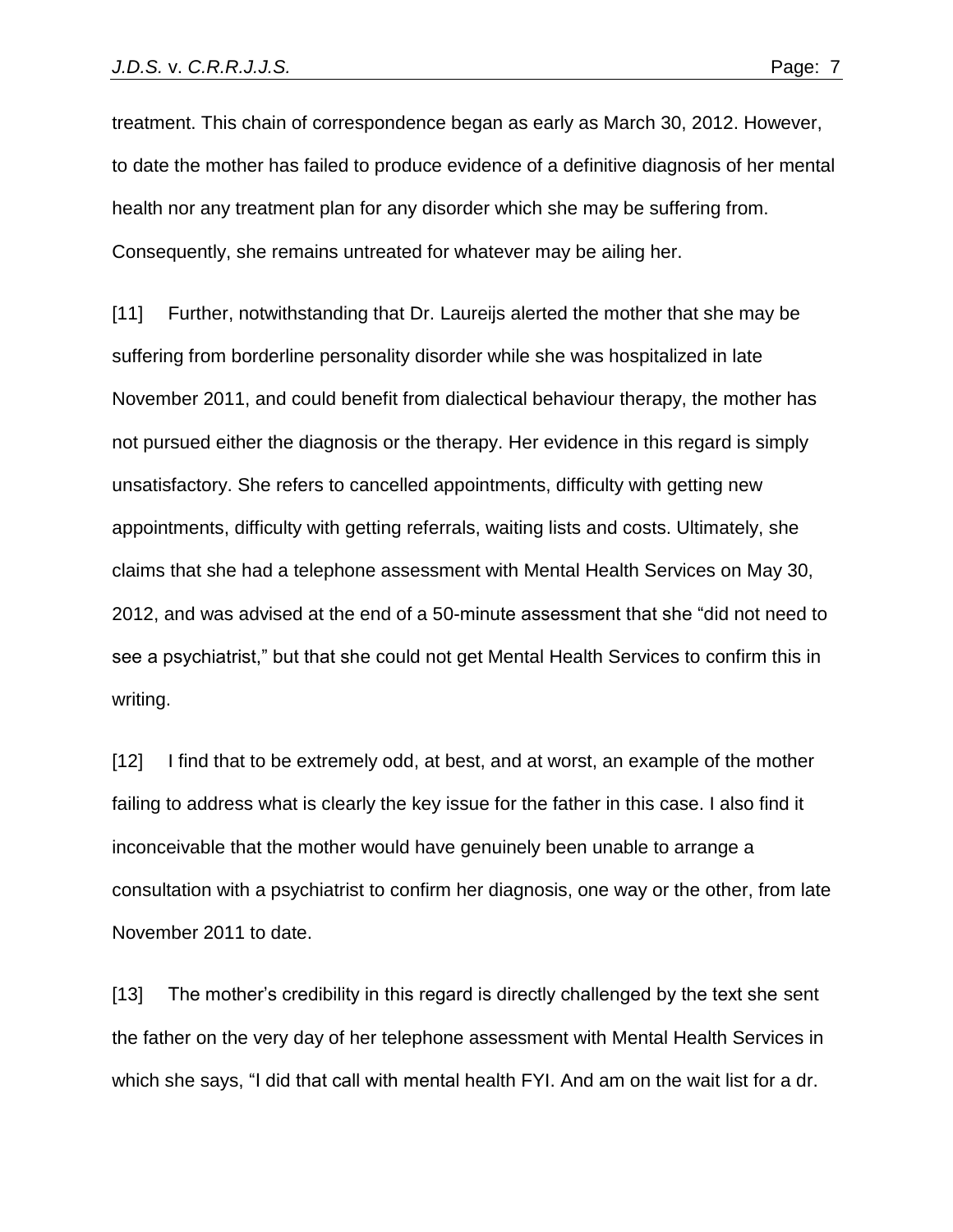And the rest is for me to know and you have no right to know my diagnosis." That suggests that she has been diagnosed and has intentionally refrained from consulting with the doctor she was wait-listed with. The mother has also failed to give any explanation why she has not yet provided the father with a copy of the discharge summary following her release from hospital in late November 2011. Presumably, that document would contain further information on her mental health status and recommendations regarding follow-up.

[14] I find that the mother's failure in this regard also reflects adversely on her credibility. It is almost as if the mother is afraid to acknowledge that she may indeed be suffering from a significant personality disorder, and that she would rather not have that confirmed by a professional in writing because that might impact negatively on her prospects in this family proceeding. However, on the contrary, if the mother is diagnosed with a disorder and then is placed into an appropriate treatment program, I should think her prospects in this proceeding would significantly improve.

[15] Having said all that, relations between the parties seem to have improved somewhat over the past month. The mother's texts to the father are now limited to one or two per day. The pick-ups and drop-offs have generally gone smoothly, and the mother's habit of regularly belittling the father, his partner and his other family members has significantly subsided. Further, the mother has presented evidence from a number of third parties who are of the opinion that she maintains an appropriate home for the children and is generally a good and caring mother. The mother's counsel submitted that there is no good reason not to grant a move towards equally shared residential time, or at least increased specified access.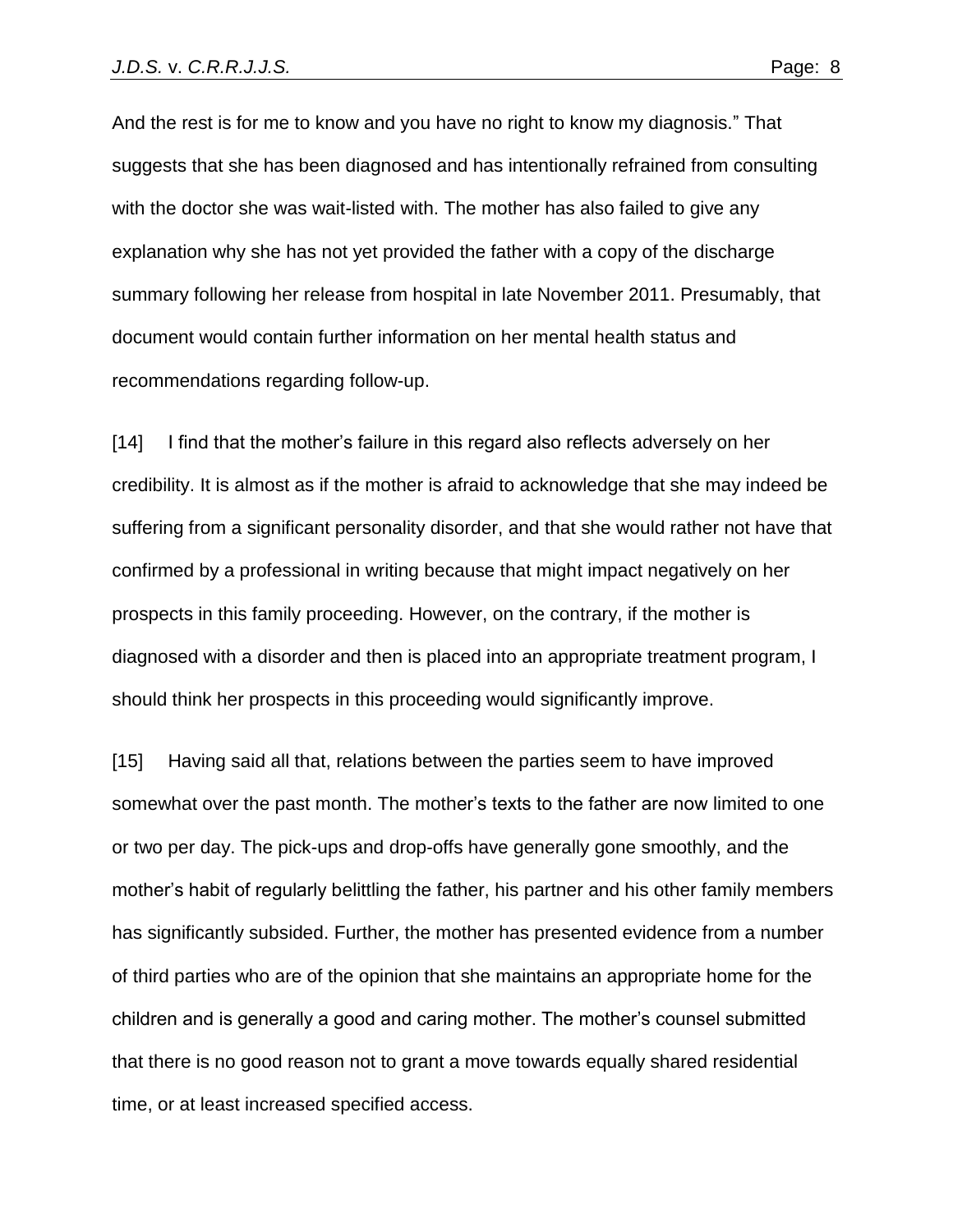[16] I agree with the latter, but not with the former. The uncertainly regarding the mother's mental health status is largely due, in my view, to the mother's own lack of diligence in obtaining the necessary evidence to satisfy this Court that it would truly be in the best interests of the children to move towards equally shared residential time. Indeed, the mother's own counsel concedes that a move towards 50-50 residency, week on, week off, would be a much bigger change to the status quo than a move towards increased access.

[17] Further, the degree of conflict in this proceeding is significant and the mother's mental health history does indicate a significant degree of instability. Thus, I agree with the father's counsel that, given the lack of medical evidence from the mother, it is simply too risky at this time to proceed towards an equally shared residential schedule. In other words, it would not be in the best interests of the children to go that far on this interim application.

[18] On the other hand, I am persuaded, largely on the basis that things appear to have gone significantly better in the last month, as well as on the basis of the several witnesses supporting the mother, that it would be appropriate to move towards a greater degree of contact between the mother and the children as the parties move towards the trial date. I am further persuaded that this additional contact should include at least one overnight visit every second weekend.

[19] Subject to suggestions from counsel on particular wording, what I have in mind generally is that the order of November 29, 2011 will be varied as follows:

a) Para. 2 of that order will be vacated;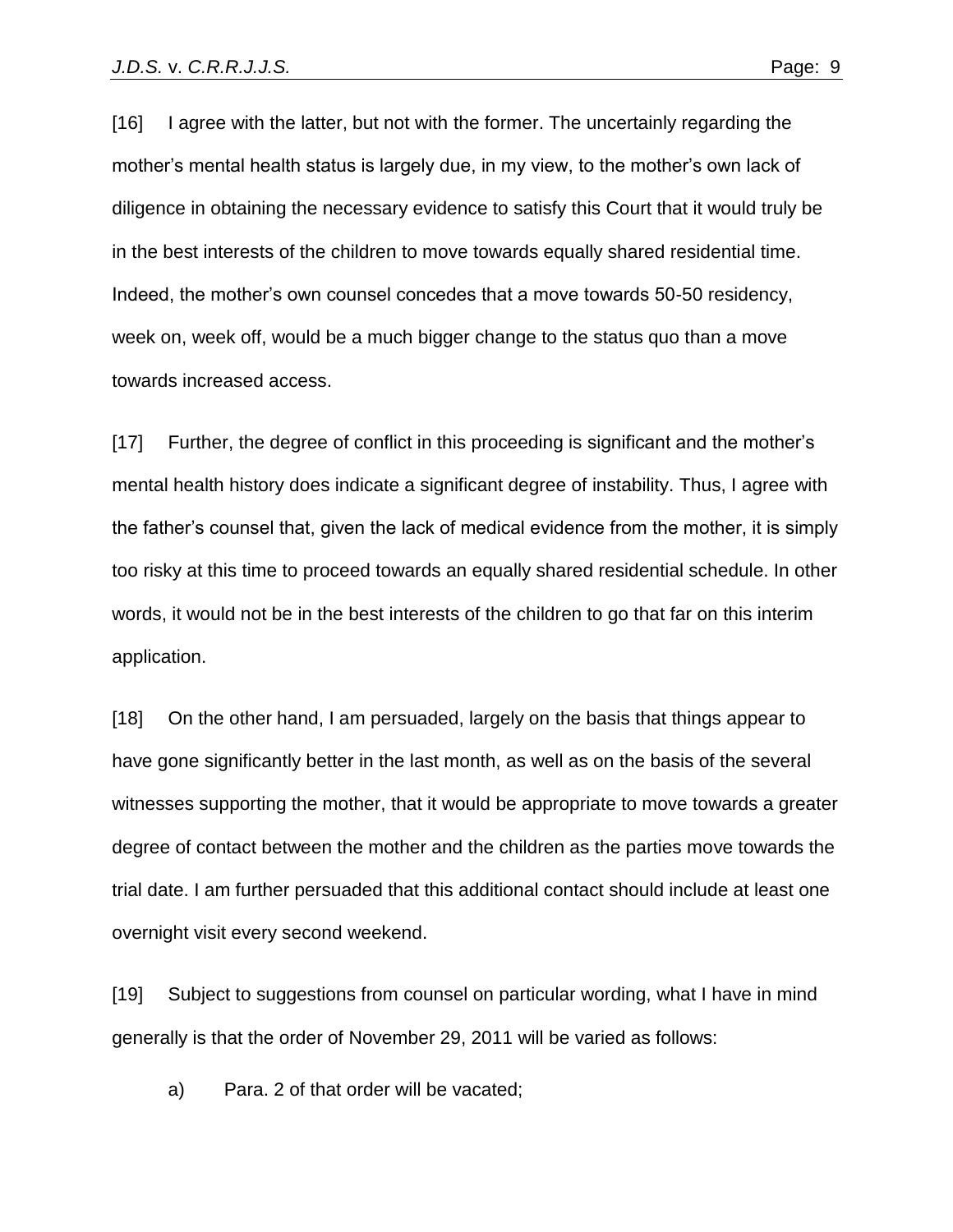- b) The mother shall have unsupervised access to the children;
- c) Beginning next week, the mother will have access to the children on two weekday afternoons from 4:45 p.m. to 7:30 p.m., and overnight access on either Saturday or Sunday night from 1:30 p.m. the previous afternoon until a convenient time the following morning. I will leave it to counsel to suggest what that time might be.
- d) The following week the mother will have access to the children on three weekday afternoons from 4:45 p.m. to 7:30 p.m., but her access on the weekend will be limited to one day from 1:30 p.m. until 7:30 p.m., and again that day can be determined by counsel;
- e) During periods of access the mother will not speak negatively to the children about the father, the father's partner, T.N., or the father's extended family;
- f) During periods of access the mother will not discuss with the children any disputes between her and the father;
- g) During periods of access, the mother will not discuss upcoming activities with the children, unless those have been previously agreed to with the father;
- h) During periods of access, the mother will not consume marihuana or alcohol, and in particular will not drive any motor vehicle with the children as passengers while under the influence of either substance; and
- i) While the children are in the father's care he will not drive any motor vehicle with the children as passengers while under the influence of